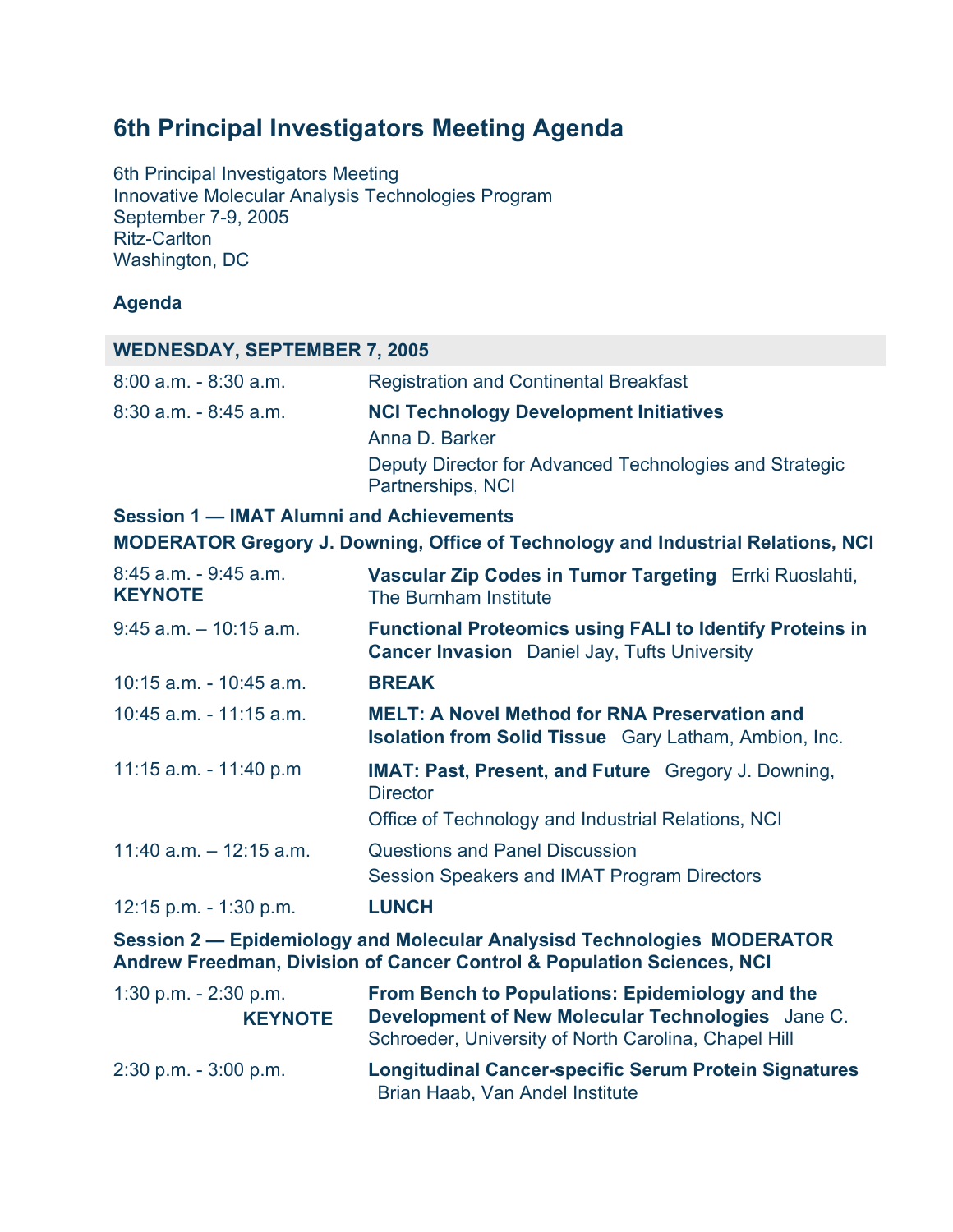| $3:00$ p.m. $-3:30$ p.m. | <b>BREAK</b>                                                                                                                                                           |
|--------------------------|------------------------------------------------------------------------------------------------------------------------------------------------------------------------|
| $3:30$ p.m. $-4:00$ p.m. | <b>Mapping the Proteome of the Human Bone Marrow</b><br><b>Stromal Cells using Non-gel Based Technology</b> Beerelli<br>Seshi, University of California at Los Angeles |
| 4:00 p.m. $-$ 4:30 p.m.  | <b>Typing the Transcriptome of Prostate Cancer by Splicing</b><br>Array Xiang-Dong Fu, University of California, San Diego                                             |
| $4:30$ p.m. $-5:15$ p.m. | <b>Questions and Panel Discussion</b>                                                                                                                                  |
| $5:15$ p.m. $-7:30$ p.m. | <b>Dinner and Poster Session</b>                                                                                                                                       |

## **THURSDAY, SEPTEMBER 8, 2005**

### **Session3— Sample Preparation**

**MODERATOR** Rebecca Huppi, Division of Cancer Treatment & Diagnosis, NCI

| $9:00$ a.m. $-9:30$ a.m.<br><b>KEYNOTE</b>                                                                                                           | <b>Human Biospecimens: A Critical Resource for</b><br><b>Translational Research and Molecular Medicine Update</b><br>on the Development of the National Biospecimen<br><b>Network</b> Carolyn Compton Program Director,<br>Biorepositories and Biospecimens Research, NCI |
|------------------------------------------------------------------------------------------------------------------------------------------------------|---------------------------------------------------------------------------------------------------------------------------------------------------------------------------------------------------------------------------------------------------------------------------|
| $9:30$ a.m. - 10:00 a.m.                                                                                                                             | <b>Tissue Print Micropeels for Molecular Profiling of Cancer</b><br>Sandra Gaston, Beth Israel Deaconess Medical Center and<br><b>Harvard Medical School</b>                                                                                                              |
| 10:00 a.m. - 10:30 a.m.                                                                                                                              | <b>Proteomic Profiling of Fixed Tissue Archives by Mass</b><br><b>Spectrometry</b><br>David Krizman, Expression Pathology, Inc.                                                                                                                                           |
| $10:30$ a.m. $-11:00$ a.m.                                                                                                                           | <b>BREAK</b>                                                                                                                                                                                                                                                              |
| 11:00 a.m. - 11:30 p.m.                                                                                                                              | <b>Genome Amplification Tolerant to Sample</b><br><b>Degradation</b> G. Mike Makrigiorgios, Dana Farber Cancer<br>Institute                                                                                                                                               |
| 11:30 a.m. - 12:00 p.m.                                                                                                                              | <b>Questions and Panel Discussion</b>                                                                                                                                                                                                                                     |
| $12:00$ p.m. $-1:00$ p.m.                                                                                                                            | <b>LUNCH</b>                                                                                                                                                                                                                                                              |
| <b>Session 4 - Cross-Sector Opportunities in Technology Development</b><br><b>MODERATOR</b> Sherwood Githens, Division of Extramural Activities, NCI |                                                                                                                                                                                                                                                                           |
| 1:00 p.m. $-$ 1:30 p.m.                                                                                                                              | A Government Perspective Wendy R. Sanhai, Ph.D.,<br><b>Senior Scientific Advisor</b><br>Office of the Commissioner, FDA                                                                                                                                                   |
| 1:30 p.m. $- 2:00$ p.m.                                                                                                                              | A Venture Perspective Linda Powers, Managing Director,<br><b>Toucan Capital Corporation</b>                                                                                                                                                                               |